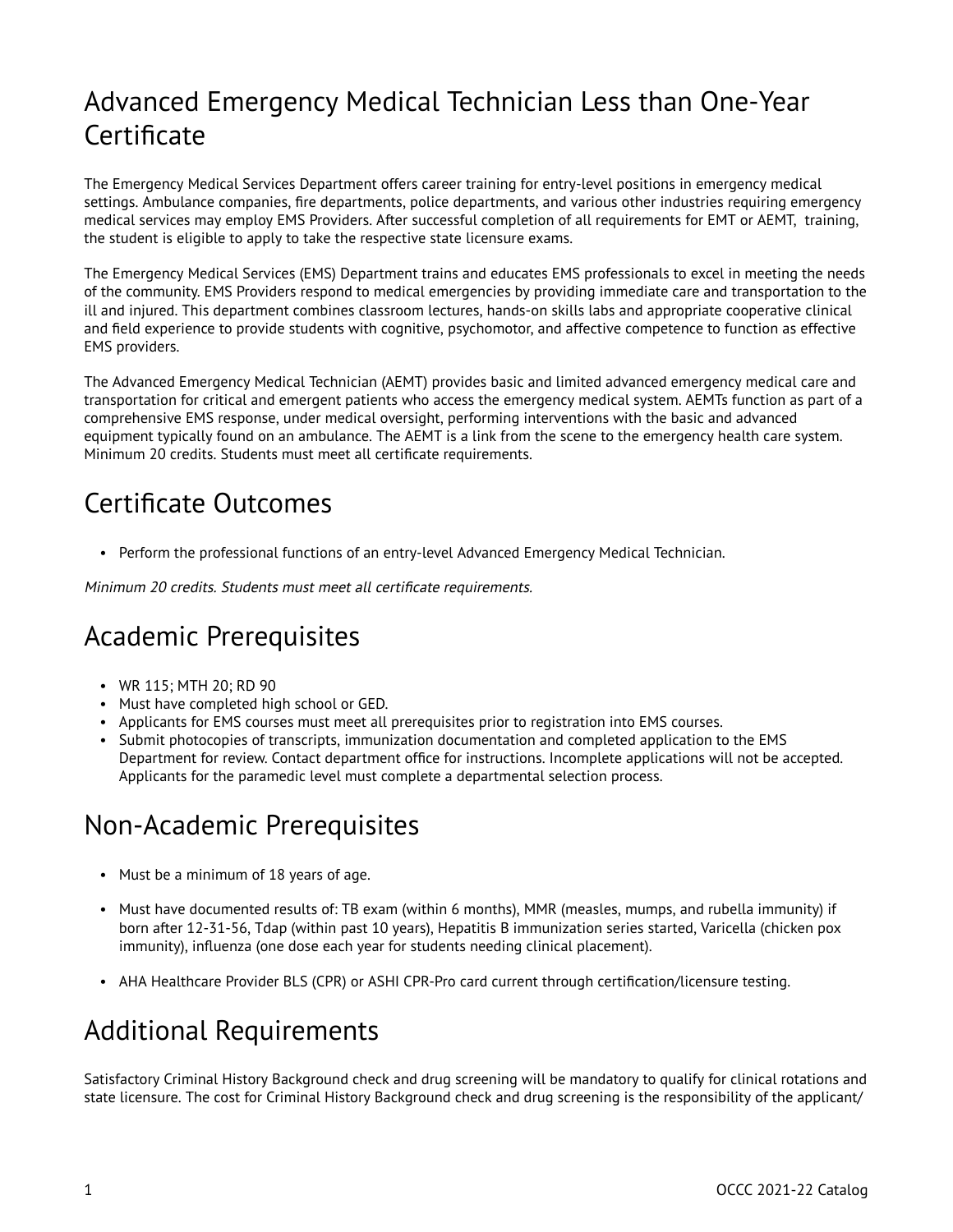student. Applicants and students must demonstrate a personal history compatible with being certified as Emergency Medical Services applicant. All applicants are required to check the [Disqualifying Crimes and Potentially Disqualifying](https://secure.sos.state.or.us/oard/displayChapterRules.action?selectedChapter=185)  [Crimes list](https://secure.sos.state.or.us/oard/displayChapterRules.action?selectedChapter=185) 

Every Emergency Medical Services program applicant and student must answer questions to determine if there is personal history of:

- conviction for a criminal offense or
- physical or mental health problems that might interfere with the requirements of nursing practice.
- Failure to provide truthful and complete answers to these questions will result in denial of admission for applicants and dismissal for students.
- If the college becomes aware of criminal or unethical behavior on the part of the applicant, admission will be denied.

A student admitted to the program with a history of substance abuse will be monitored for indications of a recurrence of substance abuse per College policy. Any student whose behavior, appearance, or breath odor indicates inappropriate use of alcohol or other drugs can be required to undergo immediate drug testing to detect the presence of alcohol or other drugs and to report the results of such testing to the CTE Director. The student's status in the program will be reviewed by the medical assistant faculty and the director. Any required testing and counseling shall be at the student's expense. Failure to follow a counselor- prescribed treatment plan will result in dismissal from the pro

Applicants should be aware that the following questions are asked on the National Registry EMT and/or the Oregon EMT Application:

- 1. Do you or have you had within the past 10 years, any physical or mental condition that impairs, could impair, or has impaired your ability to perform the duties of an EMS Provider? If you answer yes, explain whether your condition is controlled by medication or other treatment and how your condition treated or untreated, affects your ability to perform the duties of an EMS Provider.
- 2. Do you or have you used in the last 10 years, any drug or chemical substance for other than legitimate medical purposes that impairs or has impaired your ability to perform the duties of an EMS Provider?
- 3. Have you been counseled about, diagnosed with, or treated for, a dependency on alcohol or drugs within the last 10 years?
- 4. Have you ever been arrested, charged with, or convicted of any misdemeanor or felony? (Minor traffic violations need not be reported.)
- 5. Has an employer or supervising physician taken disciplinary action against you related to your duties as an EMS Provider? (Discipline includes suspension, letter of reprimand, resignation in lieu of termination, a limitation or restriction of scope of practice or dismissal for cause.)
- 6. Have you been named in a lawsuit alleging medical malpractice or misconduct related to providing medical care?
- 7. Have you ever been disciplined, denied or revoked by the National Registry of EMTs or any health care certifying/ licensing agency?
- 8. Have you ever surrendered or resigned a health care license or certificate?
- 9. Have you lived, worked or attended school outside of Oregon for 60 or more consecutive days in the last 5 years?

## Academic Requirements

• Attendance of the first session of each course is mandatory. Students missing the first class will be dropped from the roster by the department.

## Technical Standards for Students with Disabilities Information

Emergency Medical Services is a physically and mentally challenging occupation. Education related to this field is designed to prepare students for these challenges. Emergency Medical Service students must be able to meet all established essential academic and clinical requirements to successfully complete the program. Persons with questions concerning qualifications are encouraged to contact the Health and Human Services office for individual consultation prior to formal application.